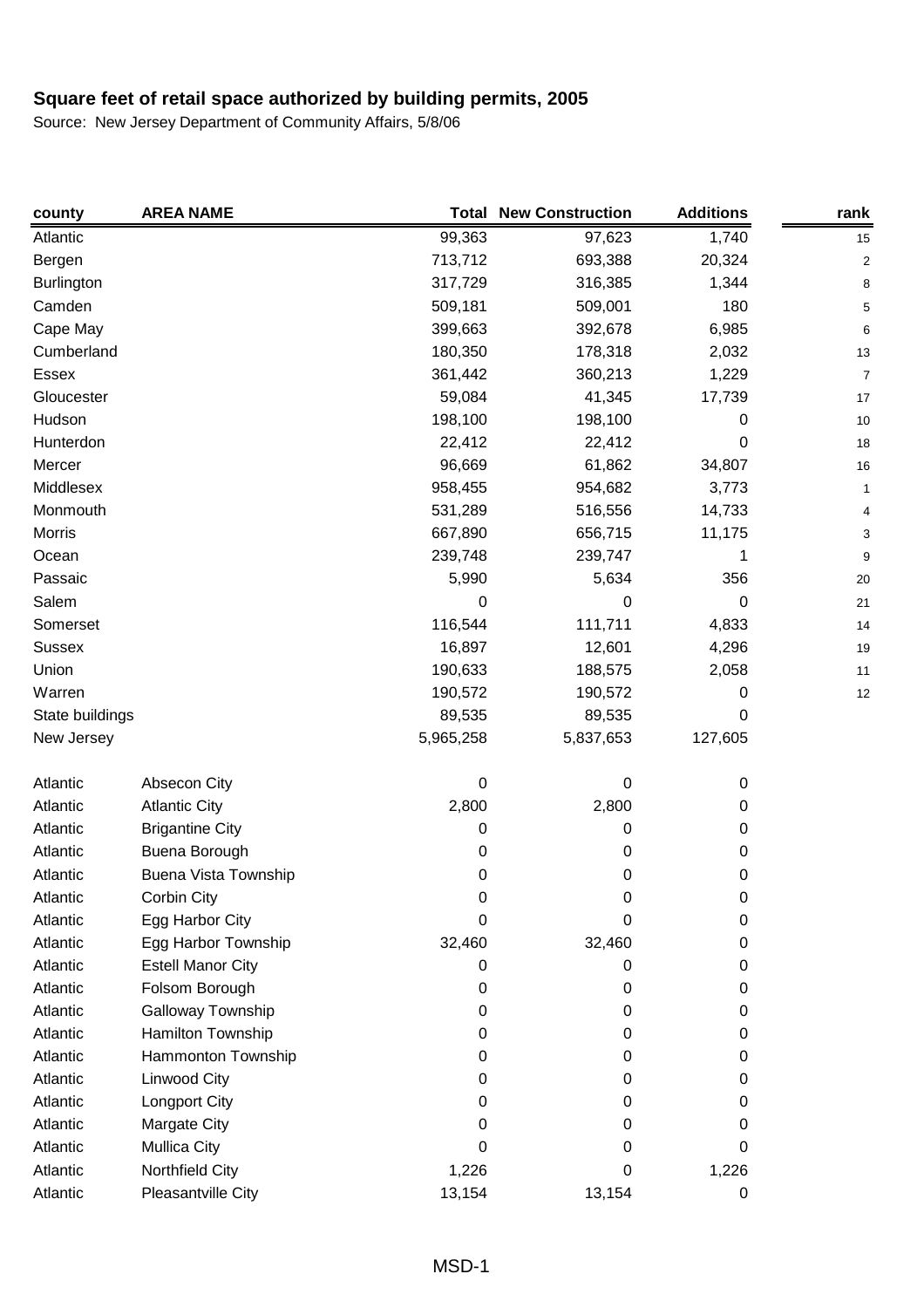| county   | <b>AREA NAME</b>          |         | <b>Total New Construction</b> | <b>Additions</b> | rank |
|----------|---------------------------|---------|-------------------------------|------------------|------|
| Atlantic | Port Republic City        | 0       | 0                             | 0                |      |
| Atlantic | Somers Point City         | 49,723  | 49,209                        | 514              |      |
| Atlantic | <b>Ventnor City</b>       | 0       | 0                             | 0                |      |
| Atlantic | <b>Weymouth Township</b>  | 0       | 0                             | 0                |      |
| Bergen   | Allendale Borough         | 0       | 0                             | 0                |      |
| Bergen   | Alpine Borough            | 0       | 0                             | 0                |      |
| Bergen   | Bergenfield Borough       | 0       | 0                             | 0                |      |
| Bergen   | Bogota Borough            | 0       | 0                             | 0                |      |
| Bergen   | Carlstadt Borough         | 0       | 0                             | 0                |      |
| Bergen   | Cliffside Park Borough    | 0       | 0                             | 0                |      |
| Bergen   | Closter Borough           | 0       | 0                             | 0                |      |
| Bergen   | Cresskill Borough         | 0       | 0                             | 0                |      |
| Bergen   | Demarest Borough          | 0       | 0                             | 0                |      |
| Bergen   | Dumont Borough            | 0       | 0                             | 0                |      |
| Bergen   | Elmwood Park Borough      | 0       | 0                             | 0                |      |
| Bergen   | East Rutherford Borough   | 193,760 | 193,760                       | 0                |      |
| Bergen   | Edgewater Borough         | 0       | 0                             | 0                |      |
| Bergen   | Emerson Borough           | 0       | 0                             | 0                |      |
| Bergen   | <b>Englewood City</b>     | 16,964  | 16,964                        | 0                |      |
| Bergen   | Englewood Cliffs Borough  | 0       | 0                             | 0                |      |
| Bergen   | Fair Lawn Borough         | 0       | 0                             | 0                |      |
| Bergen   | Fairview Borough          | 0       | 0                             | 0                |      |
| Bergen   | Fort Lee Borough          | 1,078   | 0                             | 1,078            |      |
| Bergen   | Franklin Lakes Borough    | 0       | 0                             | 0                |      |
| Bergen   | <b>Garfield City</b>      | 0       | 0                             | 0                |      |
| Bergen   | Glen Rock Borough         | 0       | 0                             | 0                |      |
| Bergen   | Hackensack City           | 125,736 | 125,736                       | 0                |      |
| Bergen   | Harrington Park Borough   | 0       | 0                             | 0                |      |
| Bergen   | Hasbrouck Heights Borough | 26,400  | 26,400                        | 0                |      |
| Bergen   | Haworth Borough           | 0       | 0                             | 0                |      |
| Bergen   | Hillsdale Borough         | 0       | 0                             | 0                |      |
| Bergen   | Ho-Ho-Kus Borough         | 0       | 0                             | 0                |      |
| Bergen   | Leonia Borough            | 1,086   | 0                             | 1,086            |      |
| Bergen   | Little Ferry Borough      | 0       | 0                             | 0                |      |
| Bergen   | Lodi Borough              | 0       | 0                             | 0                |      |
| Bergen   | Lyndhurst Township        | 23,359  | 23,359                        | 0                |      |
| Bergen   | Mahwah Township           | 0       | 0                             | 0                |      |
| Bergen   | Maywood Borough           | 0       | 0                             | 0                |      |
| Bergen   | Midland Park Borough      | 0       | 0                             | 0                |      |
| Bergen   | Montvale Borough          | 0       | 0                             | 0                |      |
| Bergen   | Moonachie Borough         | 0       | 0                             | 0                |      |
| Bergen   | New Milford Borough       | 0       | 0                             | 0                |      |
| Bergen   | North Arlington Borough   | 0       | 0                             | 0                |      |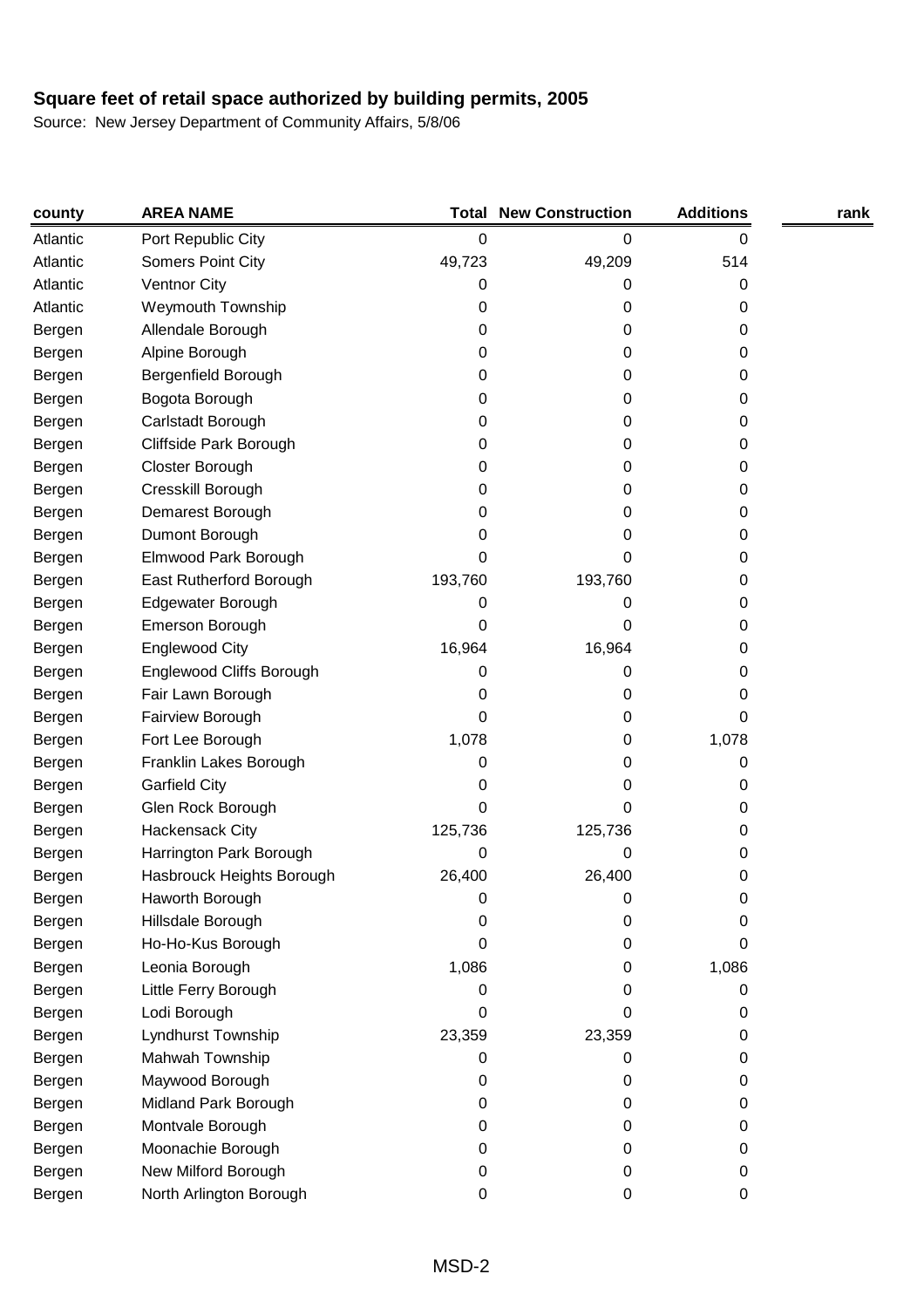| county            | <b>AREA NAME</b>               |         | <b>Total New Construction</b> | <b>Additions</b> | rank |
|-------------------|--------------------------------|---------|-------------------------------|------------------|------|
| Bergen            | Northvale Borough              | 70,168  | 70,168                        | 0                |      |
| Bergen            | Norwood Borough                | 0       | 0                             | 0                |      |
| Bergen            | Oakland Borough                | 3,600   | 3,600                         | 0                |      |
| Bergen            | Old Tappan Borough             | 580     | 0                             | 580              |      |
| Bergen            | Oradell Borough                | 0       | 0                             | 0                |      |
| Bergen            | Palisades Park Borough         | 0       | 0                             | 0                |      |
| Bergen            | Paramus Borough                | 247,707 | 230,127                       | 17,580           |      |
| Bergen            | Park Ridge Borough             | 0       | 0                             | 0                |      |
| Bergen            | Ramsey Borough                 | 3,274   | 3,274                         | 0                |      |
| Bergen            | Ridgefield Borough             | 0       | 0                             | 0                |      |
| Bergen            | Ridgefield Park Village        | 0       | 0                             | 0                |      |
| Bergen            | Ridgewood Village              | 0       | 0                             | 0                |      |
| Bergen            | River Edge Borough             | 0       | 0                             | 0                |      |
| Bergen            | River Vale Township            | 0       | 0                             | 0                |      |
| Bergen            | Rochelle Park Township         | 0       | 0                             | 0                |      |
| Bergen            | Rockleigh Borough              | 0       | 0                             | 0                |      |
| Bergen            | Rutherford Borough             | 0       | 0                             | 0                |      |
| Bergen            | Saddle Brook Township          | 0       | 0                             | 0                |      |
| Bergen            | Saddle River Borough           | 0       | 0                             | 0                |      |
| Bergen            | South Hackensack Twp           | 0       | 0                             | 0                |      |
| Bergen            | <b>Teaneck Township</b>        | 0       | 0                             | 0                |      |
| Bergen            | <b>Tenafly Borough</b>         | 0       | 0                             | 0                |      |
| Bergen            | Teterboro Borough              | 0       | 0                             | 0                |      |
| Bergen            | Upper Saddle River Borough     | 0       | 0                             | 0                |      |
| Bergen            | <b>Waldwick Borough</b>        | 0       | 0                             | 0                |      |
| Bergen            | Wallington Borough             | 0       | 0                             | 0                |      |
| Bergen            | Washington Township            | 0       | 0                             | 0                |      |
| Bergen            | Westwood Borough               | 0       | 0                             | 0                |      |
| Bergen            | Woodcliff Lake Borough         | 0       | 0                             | 0                |      |
| Bergen            | Wood-Ridge Borough             | 0       | 0                             | O                |      |
| Bergen            | <b>Wyckoff Township</b>        | 0       | 0                             | 0                |      |
| Burlington        | <b>Bass River Township</b>     | 0       | 0                             | 0                |      |
| <b>Burlington</b> | <b>Beverly City</b>            | 0       | 0                             | 0                |      |
| Burlington        | <b>Bordentown City</b>         | 0       | 0                             | 0                |      |
| Burlington        | <b>Bordentown Township</b>     | 0       | 0                             | 0                |      |
| Burlington        | <b>Burlington City</b>         | 0       | 0                             | 0                |      |
| <b>Burlington</b> | <b>Burlington Township</b>     | 1,344   | 0                             | 1,344            |      |
| Burlington        | <b>Chesterfield Township</b>   | 0       | 0                             | 0                |      |
| Burlington        | Cinnaminson Township           | 31,600  | 31,600                        | 0                |      |
| <b>Burlington</b> | Delanco Township               | 0       | 0                             | 0                |      |
| Burlington        | Delran Township                | 142,791 | 142,791                       | 0                |      |
| Burlington        | Eastampton Township            | 0       | 0                             | 0                |      |
| <b>Burlington</b> | <b>Edgewater Park Township</b> | 0       | 0                             | 0                |      |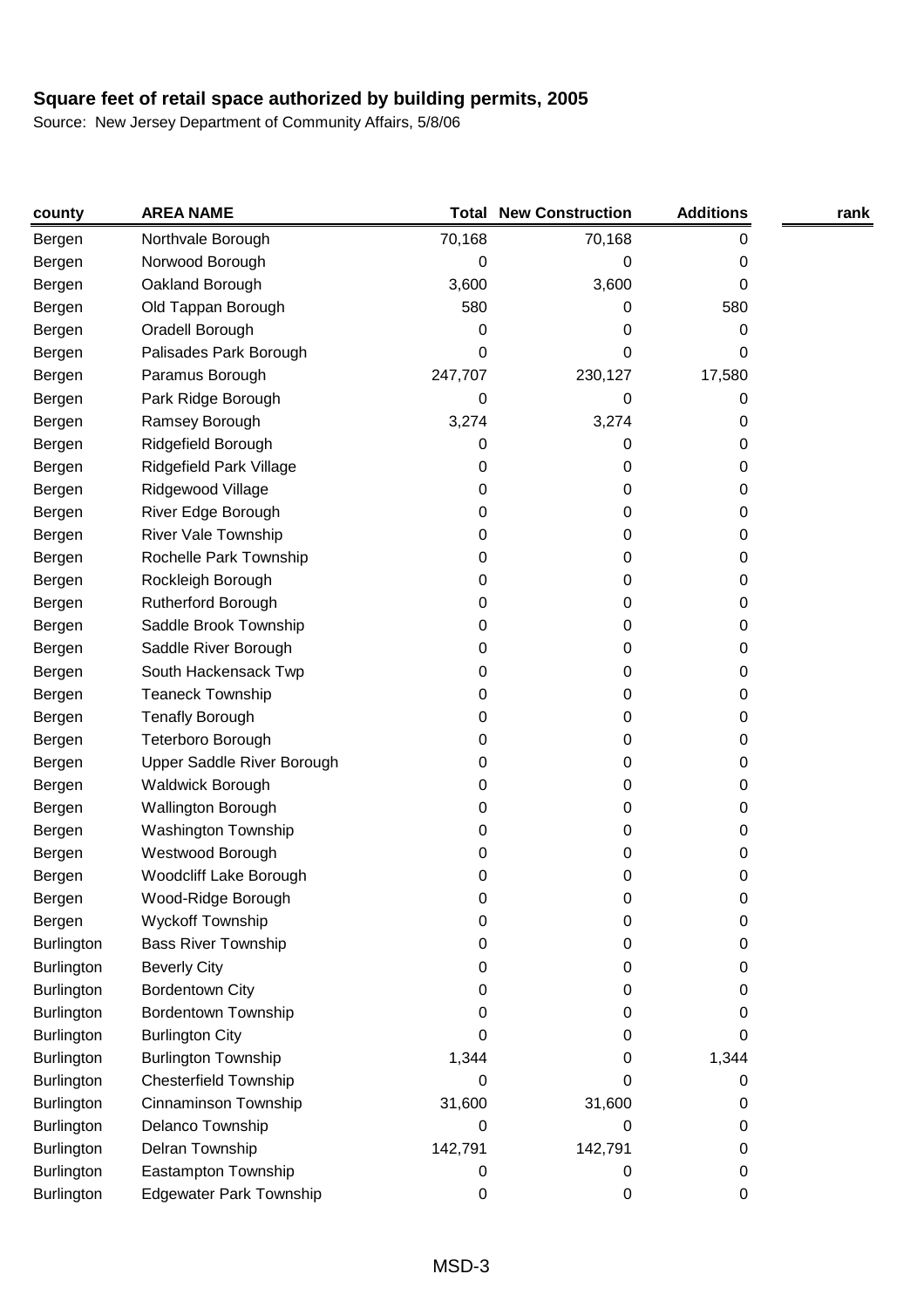| county            | <b>AREA NAME</b>            |         | <b>Total New Construction</b> | <b>Additions</b> | rank |
|-------------------|-----------------------------|---------|-------------------------------|------------------|------|
| <b>Burlington</b> | Evesham Township            | 0       | 0                             | 0                |      |
| Burlington        | Fieldsboro Borough          | 0       | 0                             | 0                |      |
| <b>Burlington</b> | Florence Township           | 2,400   | 2,400                         | 0                |      |
| Burlington        | Hainesport Township         | 0       | 0                             | 0                |      |
| Burlington        | Lumberton Township          | 0       | 0                             | 0                |      |
| <b>Burlington</b> | Mansfield Township          | 0       | 0                             | 0                |      |
| Burlington        | Maple Shade Borough         | 0       | 0                             | 0                |      |
| Burlington        | Medford Township            | 0       | 0                             | 0                |      |
| Burlington        | Medford Lakes Borough       | 0       | 0                             | 0                |      |
| Burlington        | Moorestown Township         | 6,154   | 6,154                         | 0                |      |
| Burlington        | Mount Holly Township        | 0       | 0                             | 0                |      |
| <b>Burlington</b> | Mount Laurel Township       | 129,090 | 129,090                       | 0                |      |
| <b>Burlington</b> | New Hanover Township        | 0       | 0                             | 0                |      |
| Burlington        | North Hanover Township      | 0       | 0                             | 0                |      |
| Burlington        | Palmyra Borough             | 0       | 0                             | 0                |      |
| Burlington        | Pemberton Borough           | 0       | 0                             | 0                |      |
| Burlington        | Pemberton Township          | 0       | 0                             | 0                |      |
| Burlington        | Riverside Township          | 0       | 0                             | 0                |      |
| Burlington        | Riverton Borough            | 0       | 0                             | 0                |      |
| Burlington        | Shamong Township            | 0       | 0                             | 0                |      |
| <b>Burlington</b> | Southampton Township        | 0       | 0                             | 0                |      |
| <b>Burlington</b> | Springfield Township        | 0       | 0                             | 0                |      |
| Burlington        | <b>Tabernacle Township</b>  | 0       | 0                             | 0                |      |
| Burlington        | Washington Township         | 0       | 0                             | 0                |      |
| <b>Burlington</b> | <b>Westampton Township</b>  | 4,350   | 4,350                         | 0                |      |
| Burlington        | Willingboro Township        | 0       | 0                             | 0                |      |
| Burlington        | <b>Woodland Township</b>    | 0       | 0                             | 0                |      |
| <b>Burlington</b> | Wrightstown Borough         | 0       | 0                             | 0                |      |
| Camden            | Audubon Borough             | 20,427  | 20,427                        | 0                |      |
| Camden            | Audubon Park Borough        | 0       | O                             | O                |      |
| Camden            | Barrington Borough          | 0       | 0                             | 0                |      |
| Camden            | Bellmawr Borough            | 0       | 0                             | 0                |      |
| Camden            | Berlin Borough              | 0       | 0                             | 0                |      |
| Camden            | <b>Berlin Township</b>      | 0       | 0                             | 0                |      |
| Camden            | Brooklawn Borough           | 0       | 0                             | 0                |      |
| Camden            | Camden City                 | 0       | 0                             | 0                |      |
| Camden            | <b>Cherry Hill Township</b> | 394,916 | 394,916                       | 0                |      |
| Camden            | <b>Chesilhurst Borough</b>  | 0       | 0                             | 0                |      |
| Camden            | <b>Clementon Borough</b>    | 0       | 0                             | 0                |      |
| Camden            | Collingswood Borough        | 0       | 0                             | 0                |      |
| Camden            | Gibbsboro Borough           | 5,400   | 5,400                         | 0                |      |
| Camden            | <b>Gloucester City</b>      | 0       | 0                             | 0                |      |
| Camden            | <b>Gloucester Township</b>  | 59,342  | 59,342                        | 0                |      |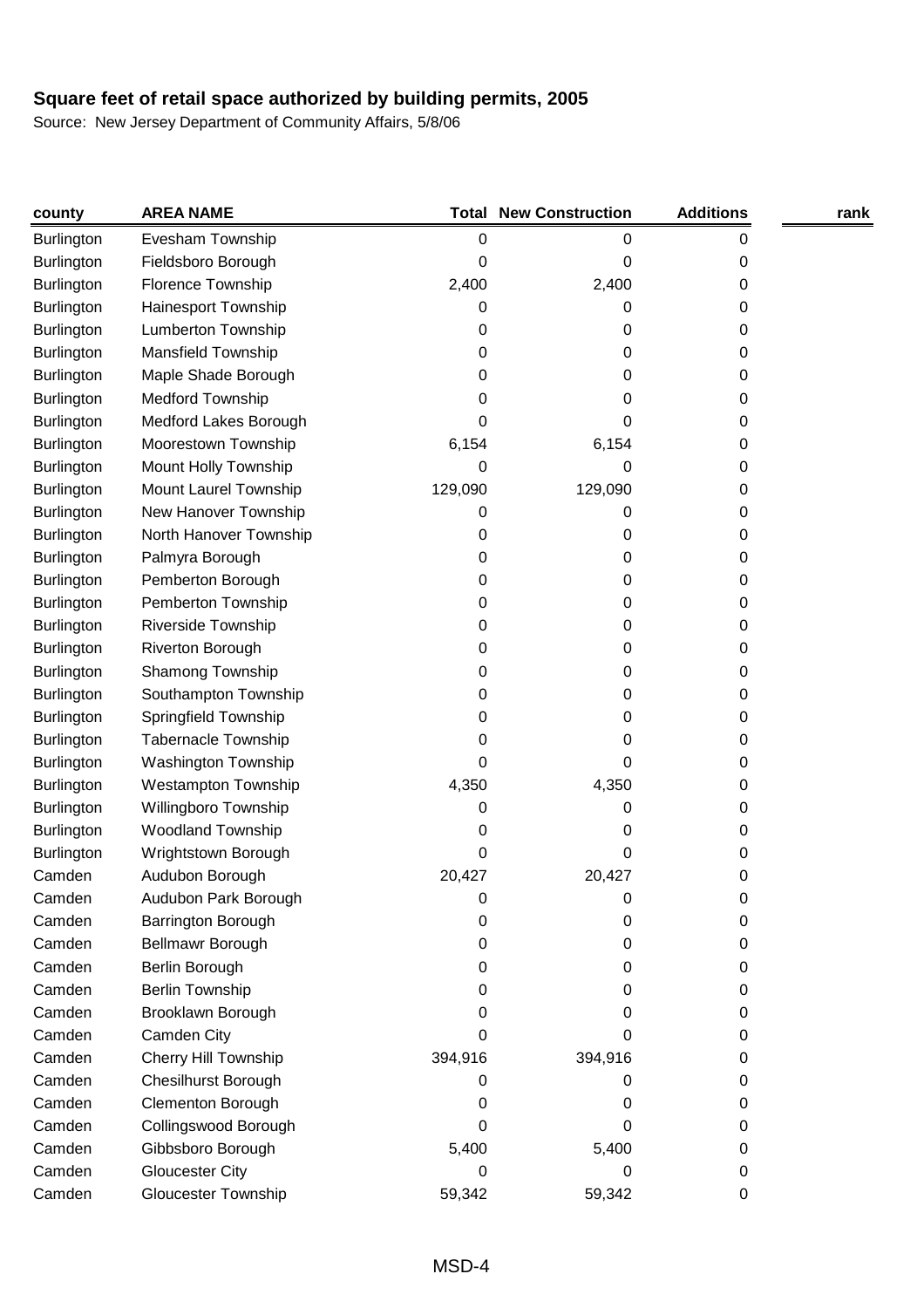| county     | <b>AREA NAME</b>           |         | <b>Total New Construction</b> | <b>Additions</b> | rank |
|------------|----------------------------|---------|-------------------------------|------------------|------|
| Camden     | Haddon Township            | 0       | 0                             | 0                |      |
| Camden     | Haddonfield Borough        | 0       | 0                             | 0                |      |
| Camden     | Haddon Heights Borough     | 0       | 0                             | 0                |      |
| Camden     | Hi-nella Borough           | 0       | 0                             | 0                |      |
| Camden     | Laurel Springs Borough     | 0       | 0                             | 0                |      |
| Camden     | Lawnside Borough           | 0       | 0                             | 0                |      |
| Camden     | Lindenwold Borough         | 130     | 130                           | 0                |      |
| Camden     | Magnolia Borough           | 0       | 0                             | 0                |      |
| Camden     | Merchantville Borough      | 0       | 0                             | 0                |      |
| Camden     | Mount Ephraim Borough      | 0       | 0                             | 0                |      |
| Camden     | Oaklyn Borough             | 0       | 0                             | 0                |      |
| Camden     | Pennsauken Township        | 0       | 0                             | 0                |      |
| Camden     | Pine Hill Borough          | 0       | 0                             | 0                |      |
| Camden     | Pine Valley Borough        | 0       | 0                             | 0                |      |
| Camden     | Runnemede Borough          | 180     | 0                             | 180              |      |
| Camden     | Somerdale Borough          | 0       | 0                             | 0                |      |
| Camden     | Stratford Borough          | 0       | 0                             | 0                |      |
| Camden     | <b>Tavistock Borough</b>   | 0       | 0                             | 0                |      |
| Camden     | Voorhees Township          | 14,153  | 14,153                        | 0                |      |
| Camden     | <b>Waterford Township</b>  | 14,633  | 14,633                        | 0                |      |
| Camden     | Winslow Township           | 0       | 0                             | 0                |      |
| Camden     | Woodlynne Borough          | 0       | 0                             | 0                |      |
| Cape May   | Avalon Borough             | 67,363  | 67,363                        | 0                |      |
| Cape May   | Cape May City              | 0       | 0                             | 0                |      |
| Cape May   | Cape May Point Borough     | 0       | 0                             | 0                |      |
| Cape May   | Dennis Township            | 32,493  | 32,253                        | 240              |      |
| Cape May   | Lower Township             | 24,565  | 21,220                        | 3,345            |      |
| Cape May   | Middle Township            | 238,518 | 238,518                       | 0                |      |
| Cape May   | North Wildwood City        | 0       | 0                             | 0                |      |
| Cape May   | Ocean City                 | 36,723  | 33,323                        | 3,400            |      |
| Cape May   | Sea Isle City              | 0       | 0                             | 0                |      |
| Cape May   | Stone Harbor Borough       | 0       | 0                             | 0                |      |
| Cape May   | <b>Upper Township</b>      | 0       | 0                             | 0                |      |
| Cape May   | West Cape May Borough      | 0       | 0                             | 0                |      |
| Cape May   | West Wildwood Borough      | 0       | 0                             | 0                |      |
| Cape May   | <b>Wildwood City</b>       |         |                               | 0                |      |
| Cape May   | Wildwood Crest Borough     | 0       | 0                             | 0                |      |
| Cape May   | Woodbine Borough           | 0       | 0                             | 0                |      |
| Cumberland | <b>Bridgeton City</b>      | 0       | 0                             | 0                |      |
| Cumberland | <b>Commercial Township</b> | 0       | 0                             | 0                |      |
| Cumberland | Deerfield Township         | 0       | 0                             | 0                |      |
| Cumberland | Downe Township             | 0       | 0                             | 0                |      |
| Cumberland | Fairfield Township         | 0       | 0                             | 0                |      |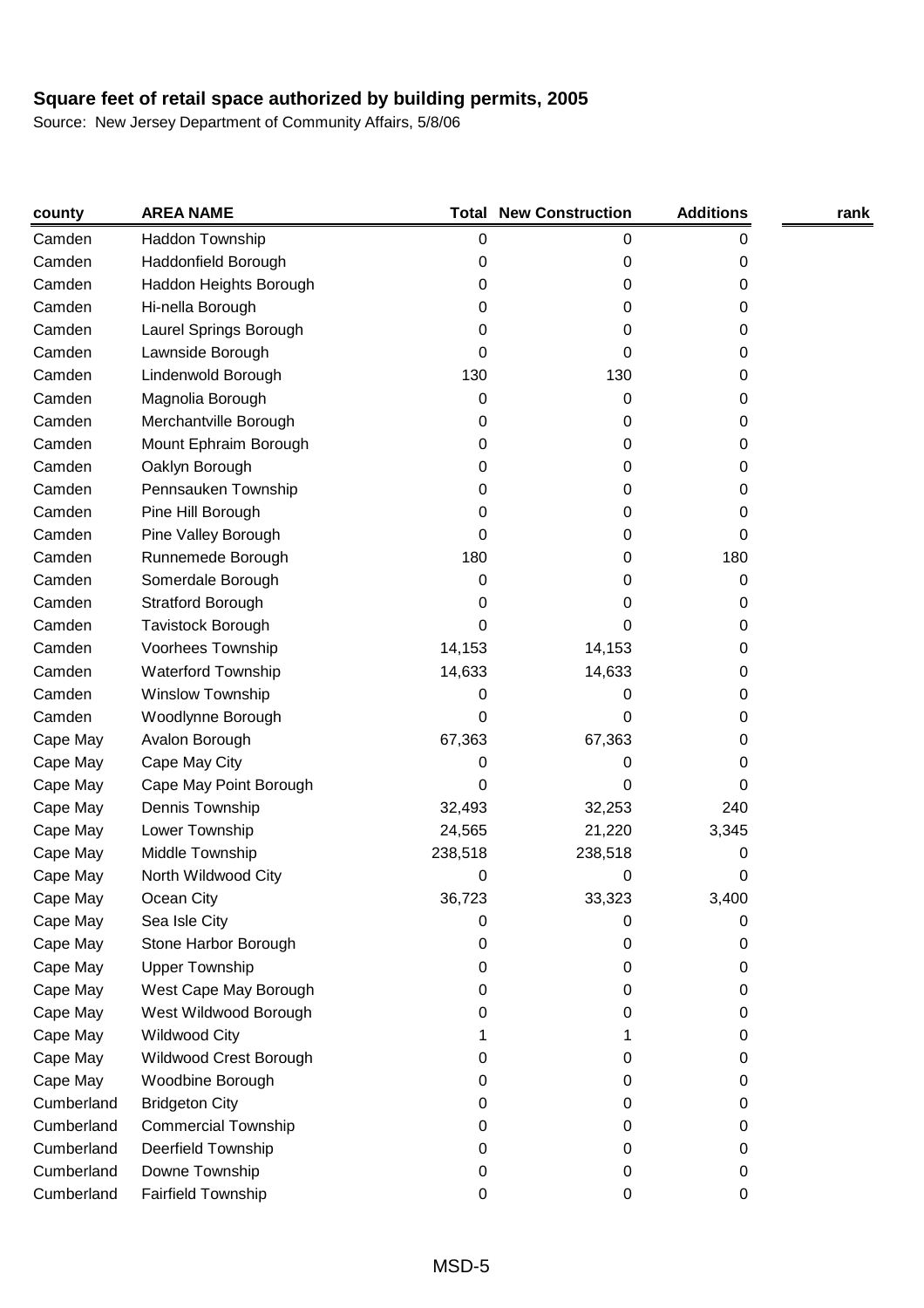| county       | <b>AREA NAME</b>                |         | <b>Total New Construction</b> | <b>Additions</b> | rank |
|--------------|---------------------------------|---------|-------------------------------|------------------|------|
| Cumberland   | <b>Greenwich Township</b>       | 0       | 0                             | 0                |      |
| Cumberland   | <b>Hopewell Township</b>        | 0       | 0                             | 0                |      |
| Cumberland   | Lawrence Township               | 0       | 0                             | 0                |      |
| Cumberland   | <b>Maurice River Township</b>   | 0       | 0                             | 0                |      |
| Cumberland   | Millville City                  | 1,920   | 1,920                         | 0                |      |
| Cumberland   | Shiloh Borough                  | 0       | 0                             | 0                |      |
| Cumberland   | <b>Stow Creek Township</b>      | 0       | 0                             | 0                |      |
| Cumberland   | <b>Upper Deerfield Township</b> | 146,779 | 146,779                       | 0                |      |
| Cumberland   | <b>Vineland City</b>            | 31,651  | 29,619                        | 2,032            |      |
| Essex        | <b>Belleville Town</b>          | 0       | 0                             | 0                |      |
| Essex        | <b>Bloomfield Township</b>      | 0       | 0                             | 0                |      |
| Essex        | Caldwell Township               | 0       | 0                             | 0                |      |
| Essex        | Cedar Grove Township            | 0       | 0                             | 0                |      |
| Essex        | East Orange City                | 0       | 0                             | 0                |      |
| Essex        | <b>Essex Fells Township</b>     | 0       | 0                             | 0                |      |
| Essex        | <b>Fairfield Township</b>       | 0       | 0                             | 0                |      |
| Essex        | Glen Ridge Borough              | 0       | Ω                             | 0                |      |
| Essex        | Irvington Township              | 14,562  | 13,333                        | 1,229            |      |
| Essex        | Livingston Township             | 149,848 | 149,848                       | 0                |      |
| Essex        | Maplewood Township              | 0       | 0                             | 0                |      |
| Essex        | Millburn Township               | 0       | 0                             | 0                |      |
| Essex        | Montclair Township              | 0       | 0                             | 0                |      |
| Essex        | <b>Newark City</b>              | 148,871 | 148,871                       | 0                |      |
| <b>Essex</b> | North Caldwell Borough          | 0       | 0                             | 0                |      |
| Essex        | Nutley Township                 | 0       | 0                             | 0                |      |
| Essex        | City of Orange Township         | 4,278   | 4,278                         | 0                |      |
| Essex        | Roseland Borough                | 33,294  | 33,294                        | 0                |      |
| <b>Essex</b> | South Orange Village            | 0       | 0                             | 0                |      |
| <b>Essex</b> | Verona Township                 | 0       | 0                             | 0                |      |
| Essex        | West Caldwell Township          | 0       | 0                             | O                |      |
| Essex        | West Orange Township            | 10,589  | 10,589                        | 0                |      |
| Gloucester   | Clayton Borough                 | 0       | 0                             | 0                |      |
| Gloucester   | Deptford Township               | 471     | 471                           | 0                |      |
| Gloucester   | East Greenwich Township         | 0       | 0                             | 0                |      |
| Gloucester   | Elk Township                    | 0       | 0                             | 0                |      |
| Gloucester   | Franklin Township               | 7,500   | 0                             | 7,500            |      |
| Gloucester   | Glassboro Borough               | 15,594  | 7,850                         | 7,744            |      |
| Gloucester   | <b>Greenwich Township</b>       | 0       | 0                             | 0                |      |
| Gloucester   | Harrison Township               | 0       | 0                             | 0                |      |
| Gloucester   | Logan Township                  | 0       | 0                             | 0                |      |
| Gloucester   | Mantua Township                 | 0       | 0                             | 0                |      |
| Gloucester   | Monroe Township                 | 13,824  | 13,824                        | 0                |      |
| Gloucester   | National Park Borough           | 0       | 0                             | 0                |      |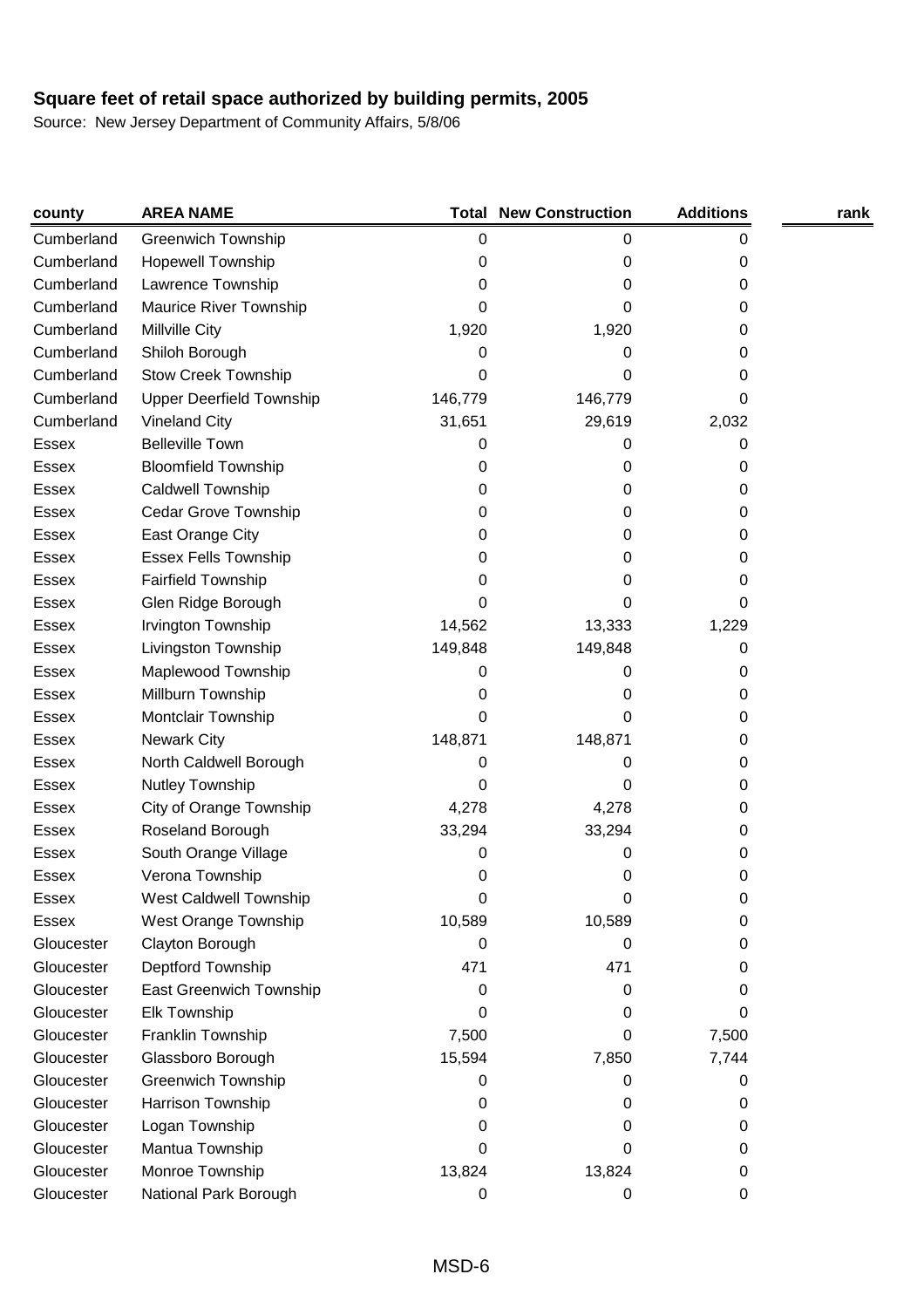| county     | <b>AREA NAME</b>           |         | <b>Total New Construction</b> | <b>Additions</b> | rank |
|------------|----------------------------|---------|-------------------------------|------------------|------|
| Gloucester | Newfield Borough           | 0       | 0                             | 0                |      |
| Gloucester | Paulsboro Borough          | 0       | 0                             | 0                |      |
| Gloucester | Pitman Borough             | 0       | 0                             | 0                |      |
| Gloucester | South Harrison Township    | 0       | 0                             | 0                |      |
| Gloucester | Swedesborough Borough      | 0       | 0                             | 0                |      |
| Gloucester | <b>Washington Township</b> | 21,695  | 19,200                        | 2,495            |      |
| Gloucester | Wenonah Borough            | 0       | 0                             | 0                |      |
| Gloucester | West Deptford Township     | 0       | 0                             | 0                |      |
| Gloucester | Westville Borough          | 0       | 0                             | 0                |      |
| Gloucester | <b>Woodbury City</b>       | 0       | 0                             | 0                |      |
| Gloucester | Woodbury Heights Borough   | 0       | 0                             | 0                |      |
| Gloucester | <b>Woolwich Township</b>   | 0       | 0                             | 0                |      |
| Hudson     | <b>Bayonne City</b>        | 0       | 0                             | 0                |      |
| Hudson     | East Newark Borough        | 0       | 0                             | 0                |      |
| Hudson     | <b>Guttenberg Town</b>     | 3,893   | 3,893                         | 0                |      |
| Hudson     | Harrison Town              | 0       | 0                             | 0                |      |
| Hudson     | Hoboken City               | 0       | 0                             | 0                |      |
| Hudson     | Jersey City                | 0       | 0                             | 0                |      |
| Hudson     | Kearny Town                | 141,207 | 141,207                       | 0                |      |
| Hudson     | North Bergen Township      | 6,000   | 6,000                         | 0                |      |
| Hudson     | Secaucus Town              | 47,000  | 47,000                        | 0                |      |
| Hudson     | <b>Union City</b>          | 0       | 0                             | 0                |      |
| Hudson     | Weehawken Township         | 0       | 0                             | 0                |      |
| Hudson     | West New York Town         | 0       | 0                             | 0                |      |
| Hunterdon  | Alexandria Township        | 0       | 0                             | 0                |      |
| Hunterdon  | Bethlehem Township         | 0       | 0                             | 0                |      |
| Hunterdon  | <b>Bloomsbury Borough</b>  | 0       | 0                             | 0                |      |
| Hunterdon  | Califon Borough            | 0       | 0                             | 0                |      |
| Hunterdon  | Clinton Town               | 0       | 0                             | 0                |      |
| Hunterdon  | <b>Clinton Township</b>    | O       | 0                             | 0                |      |
| Hunterdon  | Delaware Township          | 0       | 0                             | 0                |      |
| Hunterdon  | East Amwell Township       | 0       | 0                             | 0                |      |
| Hunterdon  | Flemington Borough         | 250     | 250                           | 0                |      |
| Hunterdon  | Franklin Township          | 0       | 0                             | 0                |      |
| Hunterdon  | Frenchtown Borough         | 0       | 0                             | 0                |      |
| Hunterdon  | Glen Gardner Borough       | 0       | 0                             | 0                |      |
| Hunterdon  | Hampton Borough            | 0       | 0                             | 0                |      |
| Hunterdon  | High Bridge Borough        | 0       | 0                             | 0                |      |
| Hunterdon  | <b>Holland Township</b>    | 0       | 0                             | 0                |      |
| Hunterdon  | Kingwood Township          | 0       | 0                             | 0                |      |
| Hunterdon  | Lambertville City          | 0       | 0                             | 0                |      |
| Hunterdon  | Lebanon Borough            | 0       | 0                             | 0                |      |
| Hunterdon  | Lebanon Township           | 0       | 0                             | 0                |      |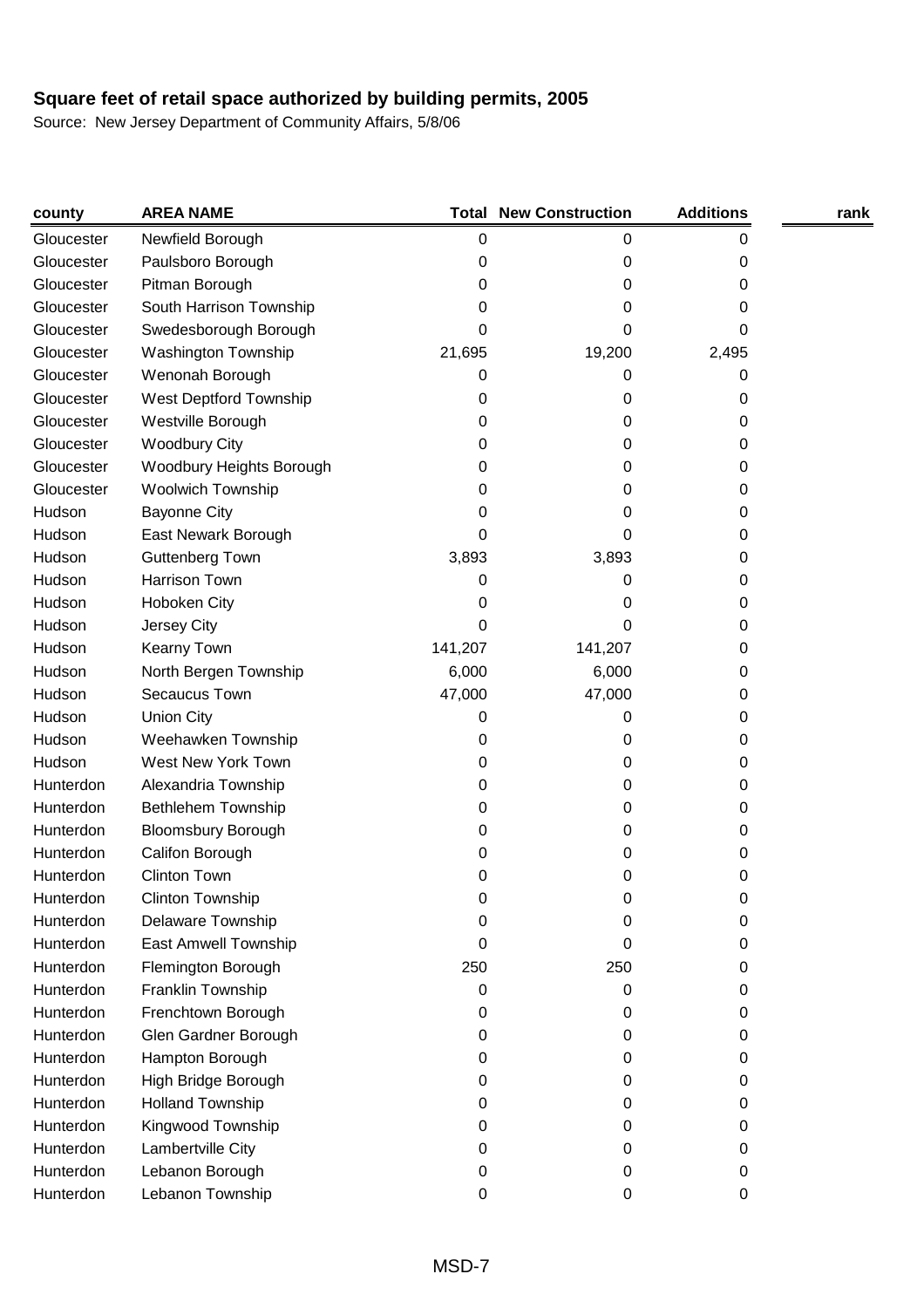| county    | <b>AREA NAME</b>               |         | <b>Total New Construction</b> | <b>Additions</b> | rank |
|-----------|--------------------------------|---------|-------------------------------|------------------|------|
| Hunterdon | Milford Borough                | 0       | 0                             | 0                |      |
| Hunterdon | Raritan Township               | 9,119   | 9,119                         | 0                |      |
| Hunterdon | Readington Township            | 13,043  | 13,043                        | 0                |      |
| Hunterdon | Stockton Borough               | 0       | 0                             | 0                |      |
| Hunterdon | <b>Tewksbury Township</b>      | 0       | 0                             | 0                |      |
| Hunterdon | Union Township                 | 0       | 0                             | 0                |      |
| Hunterdon | West Amwell Township           | 0       | 0                             | 0                |      |
| Mercer    | East Windsor Township          | 17,192  | 0                             | 17,192           |      |
| Mercer    | Ewing Township                 | 0       | 0                             | 0                |      |
| Mercer    | Hamilton Township              | 37,384  | 33,884                        | 3,500            |      |
| Mercer    | Hightstown Borough             | 1,396   | 0                             | 1,396            |      |
| Mercer    | Hopewell Borough               | 0       | 0                             | 0                |      |
| Mercer    | <b>Hopewell Township</b>       | 0       | 0                             | 0                |      |
| Mercer    | Lawrence Township              | 12,719  | 0                             | 12,719           |      |
| Mercer    | Pennington Borough             | 27,974  | 27,974                        | 0                |      |
| Mercer    | Princeton Borough              | 0       | 0                             | 0                |      |
| Mercer    | Princeton Township             | 0       | 0                             | 0                |      |
| Mercer    | <b>Trenton City</b>            | 0       | 0                             | 0                |      |
| Mercer    | <b>Washington Township</b>     | 0       | 0                             | 0                |      |
| Mercer    | West Windsor Township          | 4       | 4                             | 0                |      |
| Middlesex | Carteret Borough               | 0       | 0                             | 0                |      |
| Middlesex | Cranbury Township              | 0       | 0                             | 0                |      |
| Middlesex | Dunellen Borough               | 0       | 0                             | 0                |      |
| Middlesex | <b>East Brunswick Township</b> | 438,724 | 438,724                       | 0                |      |
| Middlesex | Edison Township                | 0       | 0                             | 0                |      |
| Middlesex | Helmetta Borough               | 0       | 0                             | 0                |      |
| Middlesex | Highland Park Borough          | 0       | 0                             | 0                |      |
| Middlesex | Jamesburg Borough              | 0       | 0                             | 0                |      |
| Middlesex | Old Bridge Township            | 2,100   | 2,100                         | 0                |      |
| Middlesex | Metuchen Borough               | O       | 0                             | O                |      |
| Middlesex | Middlesex Borough              | 0       | 0                             | 0                |      |
| Middlesex | Milltown Borough               | 0       | 0                             | 0                |      |
| Middlesex | Monroe Township                | 15,216  | 15,216                        | 0                |      |
| Middlesex | New Brunswick City             | 0       | 0                             | 0                |      |
| Middlesex | North Brunswick Township       | 25,205  | 25,205                        | 0                |      |
| Middlesex | Perth Amboy City               | 0       | 0                             | 0                |      |
| Middlesex | Piscataway Township            | 0       | 0                             | 0                |      |
| Middlesex | Plainsboro Township            | 0       | 0                             | 0                |      |
| Middlesex | Sayreville Borough             | 0       | 0                             | 0                |      |
| Middlesex | South Amboy City               | 78,623  | 78,623                        | 0                |      |
| Middlesex | South Brunswick Township       | 127,233 | 125,908                       | 1,325            |      |
| Middlesex | South Plainfield Borough       | 224,335 | 224,335                       | 0                |      |
| Middlesex | South River Borough            | 0       | 0                             | 0                |      |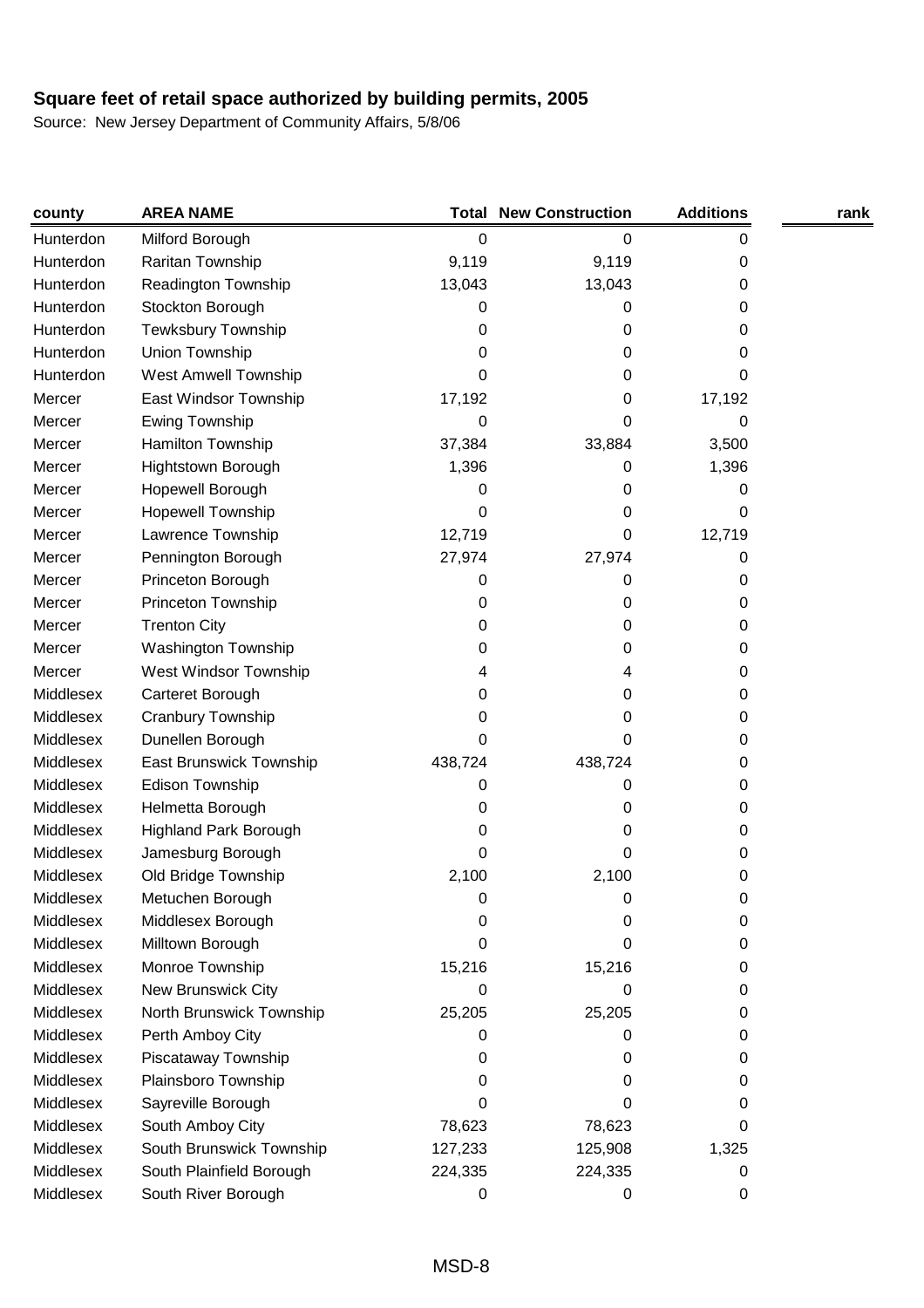| county    | <b>AREA NAME</b>             | Total   | <b>New Construction</b> | <b>Additions</b> | rank |
|-----------|------------------------------|---------|-------------------------|------------------|------|
| Middlesex | Spotswood Borough            | 27,581  | 27,581                  | 0                |      |
| Middlesex | Woodbridge Township          | 19,438  | 16,990                  | 2,448            |      |
| Monmouth  | Allenhurst Borough           | 0       | 0                       | 0                |      |
| Monmouth  | Allentown Borough            | 0       | 0                       | 0                |      |
| Monmouth  | <b>Asbury Park City</b>      | 3,856   | 3,856                   | 0                |      |
| Monmouth  | Atlantic Highlands Borough   | 0       | 0                       | 0                |      |
| Monmouth  | Avon-by-the-Sea Borough      | 0       | 0                       | 0                |      |
| Monmouth  | <b>Belmar Borough</b>        | 0       | 0                       | 0                |      |
| Monmouth  | <b>Bradley Beach Borough</b> | 0       | 0                       | 0                |      |
| Monmouth  | <b>Brielle Borough</b>       | 0       | 0                       | 0                |      |
| Monmouth  | <b>Colts Neck Township</b>   | 0       | 0                       | 0                |      |
| Monmouth  | Deal Borough                 | 0       | 0                       | 0                |      |
| Monmouth  | Eatontown Borough            | 1,000   | 0                       | 1,000            |      |
| Monmouth  | Englishtown Borough          | 0       | 0                       | 0                |      |
| Monmouth  | Fair Haven Borough           | 0       | 0                       | 0                |      |
| Monmouth  | Farmingdale Borough          | 0       | 0                       | 0                |      |
| Monmouth  | Freehold Borough             | 0       | 0                       | 0                |      |
| Monmouth  | Freehold Township            | 388,062 | 388,062                 | 0                |      |
| Monmouth  | Highlands Borough            | 0       | 0                       | 0                |      |
| Monmouth  | Holmdel Township             | 13,733  | 0                       | 13,733           |      |
| Monmouth  | <b>Howell Township</b>       | 16,092  | 16,092                  | 0                |      |
| Monmouth  | Interlaken Borough           | 0       | 0                       | 0                |      |
| Monmouth  | Keansburg Borough            | 17,200  | 17,200                  | 0                |      |
| Monmouth  | Keyport Borough              | 0       | 0                       | 0                |      |
| Monmouth  | Little Silver Borough        | 0       | 0                       | 0                |      |
| Monmouth  | Loch Arbour Village          | 0       | 0                       | 0                |      |
| Monmouth  | Long Branch City             | 0       | 0                       | 0                |      |
| Monmouth  | Manalapan Township           | 0       | 0                       | 0                |      |
| Monmouth  | Manasquan Borough            | 3,432   | 3,432                   | 0                |      |
| Monmouth  | Marlboro Township            | 0       | 0                       | 0                |      |
| Monmouth  | Matawan Borough              | 0       | 0                       | 0                |      |
| Monmouth  | Aberdeen Township            | 5,850   | 5,850                   | 0                |      |
| Monmouth  | Middletown Township          | 0       | 0                       | 0                |      |
| Monmouth  | Millstone Township           | 0       | 0                       | 0                |      |
| Monmouth  | Monmouth Beach Borough       | 0       | 0                       | 0                |      |
| Monmouth  | Neptune Township             | 0       | 0                       | 0                |      |
| Monmouth  | Neptune City Borough         | O       | 0                       | 0                |      |
| Monmouth  | <b>Tinton Falls Borough</b>  | 0       | 0                       | 0                |      |
| Monmouth  | Ocean Township               | 65,240  | 65,240                  | 0                |      |
| Monmouth  | Oceanport Borough            | 0       | 0                       | 0                |      |
| Monmouth  | Hazlet Township              | 0       | 0                       | 0                |      |
| Monmouth  | Red Bank Borough             | 8,100   | 8,100                   | 0                |      |
| Monmouth  | Roosevelt Borough            | 0       | 0                       | 0                |      |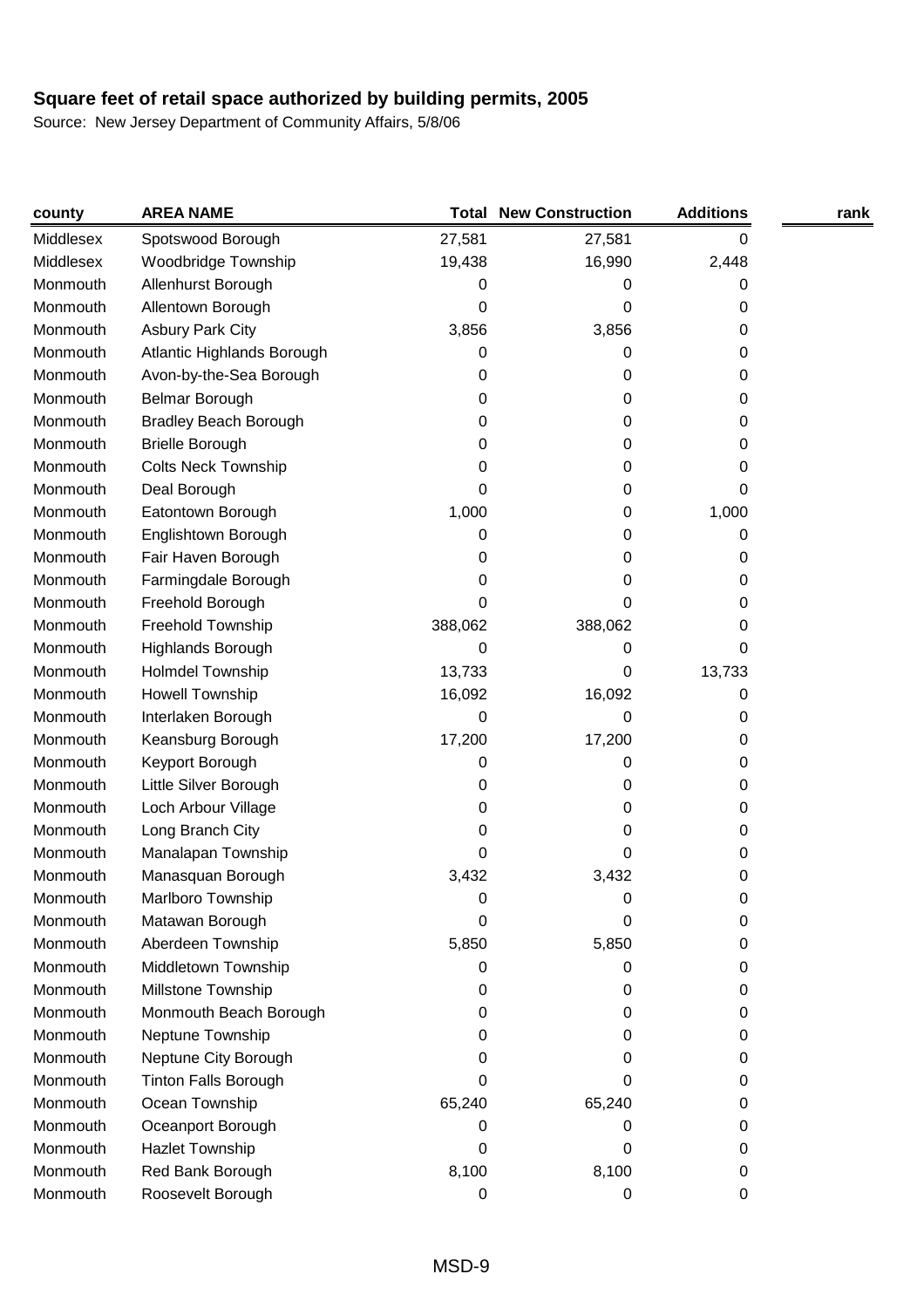| county        | <b>AREA NAME</b>          |         | <b>Total New Construction</b> | <b>Additions</b> | rank |
|---------------|---------------------------|---------|-------------------------------|------------------|------|
| Monmouth      | Rumson Borough            | 0       | 0                             | 0                |      |
| Monmouth      | Sea Bright Borough        | 0       | 0                             | 0                |      |
| Monmouth      | Sea Girt Borough          | 0       | 0                             | 0                |      |
| Monmouth      | Shrewsbury Borough        | 0       | 0                             | 0                |      |
| Monmouth      | Shrewsbury Township       | 0       | 0                             | 0                |      |
| Monmouth      | South Belmar Borough      | 0       | 0                             | 0                |      |
| Monmouth      | Spring Lake Borough       | 0       | 0                             | 0                |      |
| Monmouth      | Spring Lake Heights Boro  | 0       | 0                             | 0                |      |
| Monmouth      | Union Beach Borough       | 0       | 0                             | 0                |      |
| Monmouth      | Upper Freehold Township   | 0       | 0                             | 0                |      |
| Monmouth      | Wall Township             | 0       | 0                             | 0                |      |
| Monmouth      | West Long Branch Borough  | 8,724   | 8,724                         | 0                |      |
| Morris        | <b>Boonton Town</b>       | 23,000  | 23,000                        | 0                |      |
| <b>Morris</b> | Boonton Township          | 0       | 0                             | 0                |      |
| <b>Morris</b> | <b>Butler Borough</b>     | 0       | 0                             | 0                |      |
| <b>Morris</b> | Chatham Borough           | 0       | O                             | 0                |      |
| <b>Morris</b> | Chatham Township          | 0       | 0                             | 0                |      |
| Morris        | Chester Borough           | 133,266 | 133,266                       | 0                |      |
| <b>Morris</b> | <b>Chester Township</b>   | 0       | 0                             | 0                |      |
| <b>Morris</b> | Denville Township         | 0       | 0                             | 0                |      |
| <b>Morris</b> | Dover Town                | 0       | 0                             | 0                |      |
| <b>Morris</b> | East Hanover Township     | 0       | 0                             | 0                |      |
| <b>Morris</b> | Florham Park Borough      | 0       | 0                             | 0                |      |
| <b>Morris</b> | Hanover Township          | 520     | 520                           | 0                |      |
| <b>Morris</b> | Harding Township          | 0       | 0                             | 0                |      |
| <b>Morris</b> | Jefferson Township        | 0       | 0                             | 0                |      |
| Morris        | Kinnelon Borough          | 0       | 0                             | 0                |      |
| <b>Morris</b> | Lincoln Park Borough      | 0       | 0                             | 0                |      |
| Morris        | Madison Borough           | 0       | 0                             | 0                |      |
| Morris        | Mendham Borough           | O       | U                             | 0                |      |
| <b>Morris</b> | Mendham Township          | 0       | 0                             | 0                |      |
| <b>Morris</b> | Mine Hill Township        | 0       | 0                             | 0                |      |
| <b>Morris</b> | Montville Township        | 0       | 0                             | 0                |      |
| Morris        | Morris Township           | 0       | 0                             | 0                |      |
| Morris        | Morris Plains Borough     | 0       | 0                             | 0                |      |
| Morris        | Morristown Town           | 0       | 0                             | 0                |      |
| <b>Morris</b> | Mountain Lakes Borough    | 0       | 0                             | 0                |      |
| Morris        | Mount Arlington Borough   | 0       | 0                             | 0                |      |
| Morris        | Mount Olive Township      | 31,175  | 20,000                        | 11,175           |      |
| <b>Morris</b> | Netcong Borough           | 0       | 0                             | 0                |      |
| Morris        | Parsippany-Troy Hills Twp | 21,232  | 21,232                        | 0                |      |
| <b>Morris</b> | Long Hill Township        | 0       | 0                             | 0                |      |
| Morris        | Pequannock Township       | 0       | 0                             | 0                |      |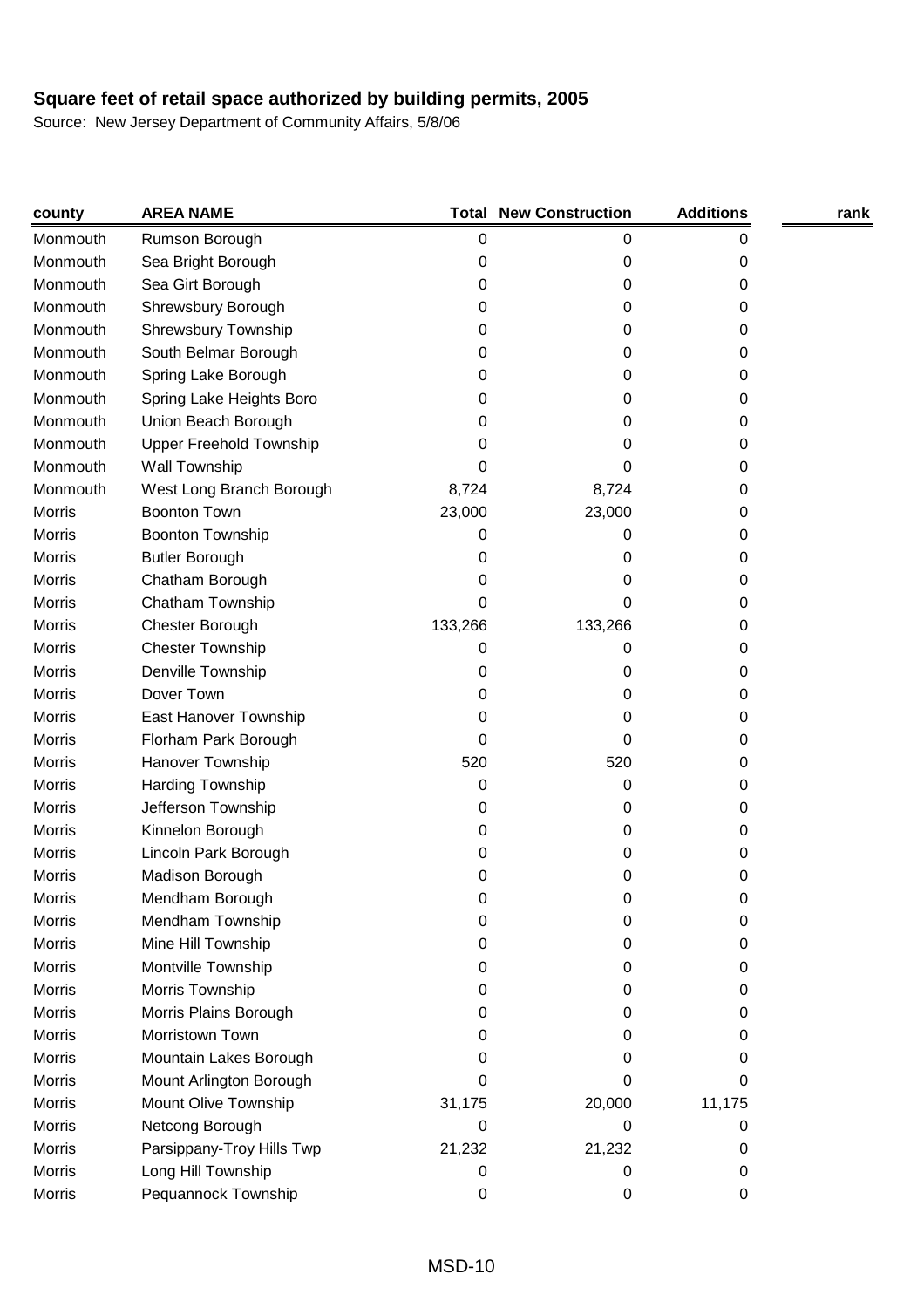| county  | <b>AREA NAME</b>            |         | <b>Total New Construction</b> | <b>Additions</b> | rank |
|---------|-----------------------------|---------|-------------------------------|------------------|------|
| Morris  | Randolph Township           | 28,538  | 28,538                        | 0                |      |
| Morris  | Riverdale Borough           | 252,432 | 252,432                       | 0                |      |
| Morris  | Rockaway Borough            | 0       | 0                             | 0                |      |
| Morris  | Rockaway Township           | 150,855 | 150,855                       | 0                |      |
| Morris  | Roxbury Township            | 15,100  | 15,100                        | 0                |      |
| Morris  | Victory Gardens Borough     | 0       | 0                             | 0                |      |
| Morris  | <b>Washington Township</b>  | 11,772  | 11,772                        | 0                |      |
| Morris  | Wharton Borough             | 0       | 0                             | 0                |      |
| Ocean   | Barnegat Light Borough      | 0       | 0                             | 0                |      |
| Ocean   | Bay Head Borough            | 0       | 0                             | 0                |      |
| Ocean   | Beach Haven Borough         | 0       | 0                             | 0                |      |
| Ocean   | Beachwood Borough           | 0       | 0                             | 0                |      |
| Ocean   | <b>Berkeley Township</b>    | 0       | 0                             | 0                |      |
| Ocean   | <b>Brick Township</b>       | 36,600  | 36,600                        | 0                |      |
| Ocean   | Dover Township              | 111,680 | 111,679                       |                  |      |
| Ocean   | Eagleswood Township         | 0       | 0                             | 0                |      |
| Ocean   | Harvey Cedars Borough       | 0       | 0                             | 0                |      |
| Ocean   | Island Heights Borough      | 0       | 0                             | 0                |      |
| Ocean   | Jackson Township            | 4,680   | 4,680                         | 0                |      |
| Ocean   | Lacey Township              | 0       | 0                             | 0                |      |
| Ocean   | Lakehurst Borough           | 0       | 0                             | 0                |      |
| Ocean   | Lakewood Township           | 3,850   | 3,850                         | 0                |      |
| Ocean   | Lavallette Borough          | 0       | 0                             | 0                |      |
| Ocean   | Little Egg Harbor Township  | 0       | 0                             | 0                |      |
| Ocean   | Long Beach Township         | 4,286   | 4,286                         | 0                |      |
| Ocean   | Manchester Township         | 0       | 0                             | 0                |      |
| Ocean   | Mantoloking Borough         | 0       | 0                             | 0                |      |
| Ocean   | Ocean Township              | 23,154  | 23,154                        | 0                |      |
| Ocean   | Ocean Gate Borough          | 0       | 0                             | 0                |      |
| Ocean   | Pine Beach Borough          |         | 0                             | 0                |      |
| Ocean   | <b>Plumsted Township</b>    | 0       | 0                             | 0                |      |
| Ocean   | Point Pleasant Borough      | 31,961  | 31,961                        | 0                |      |
| Ocean   | Point Pleasant Beach Boro   | 0       | 0                             | 0                |      |
| Ocean   | Seaside Heights Borough     | 0       | 0                             | 0                |      |
| Ocean   | Seaside Park Borough        | 0       | 0                             | 0                |      |
| Ocean   | Ship Bottom Borough         | 0       | 0                             | 0                |      |
| Ocean   | South Toms River Borough    | 0       | 0                             | 0                |      |
| Ocean   | <b>Stafford Township</b>    | 23,537  | 23,537                        | 0                |      |
| Ocean   | Surf City Borough           | 0       | 0                             | 0                |      |
| Ocean   | <b>Tuckerton Borough</b>    | 0       | 0                             | 0                |      |
| Ocean   | <b>Barnegat Township</b>    | 0       | 0                             | 0                |      |
| Passaic | <b>Bloomingdale Borough</b> | 0       | 0                             | 0                |      |
| Passaic | <b>Clifton City</b>         | 0       | 0                             | 0                |      |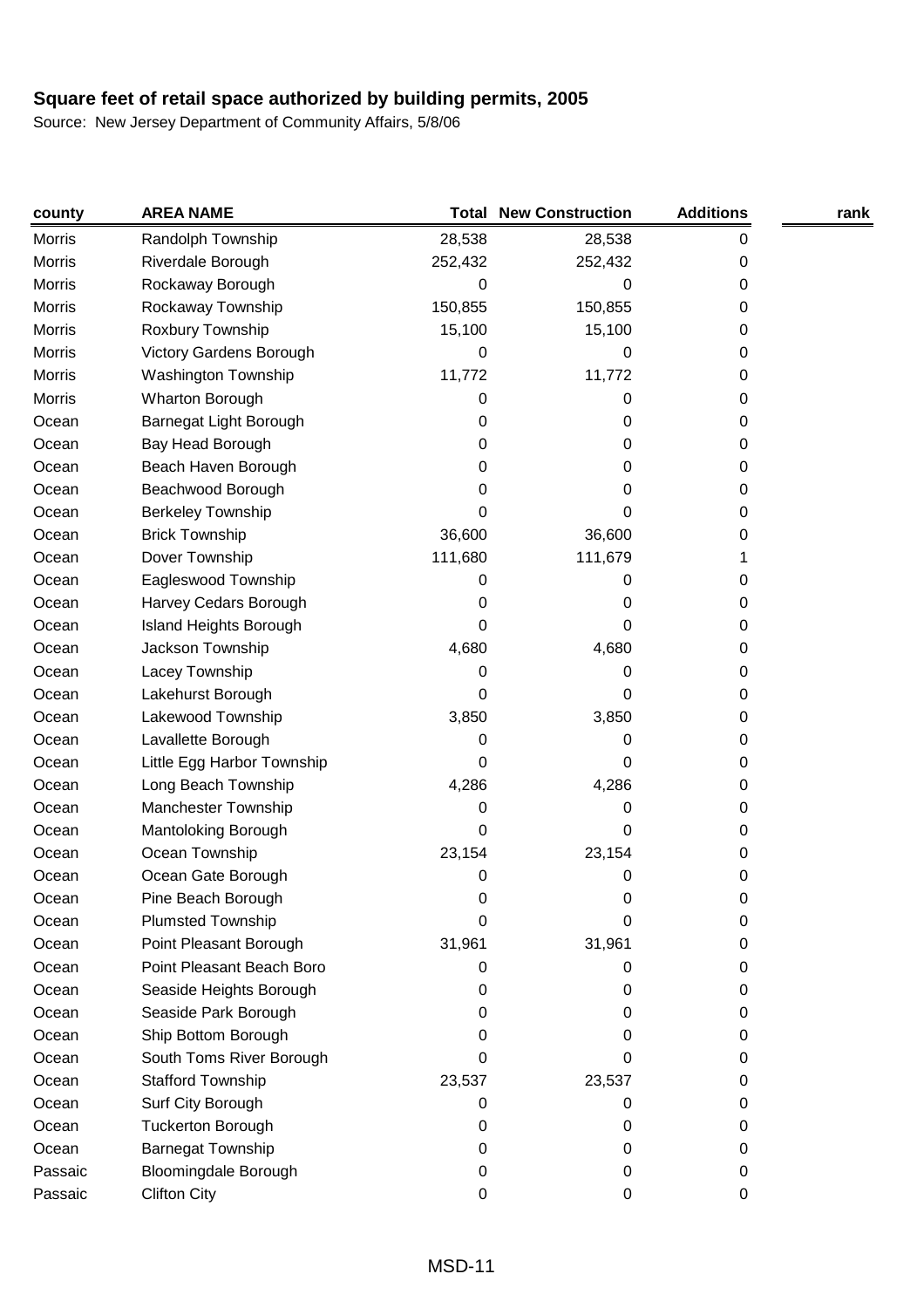| county   | <b>AREA NAME</b>                 |        | <b>Total New Construction</b> | <b>Additions</b> | rank |
|----------|----------------------------------|--------|-------------------------------|------------------|------|
| Passaic  | Haledon Borough                  | 0      | 0                             | 0                |      |
| Passaic  | Hawthorne Borough                | 0      | 0                             | 0                |      |
| Passaic  | Little Falls Township            | 1,200  | 1,200                         | 0                |      |
| Passaic  | North Haledon Borough            | 0      | 0                             | 0                |      |
| Passaic  | Passaic City                     | 0      | 0                             | 0                |      |
| Passaic  | Paterson City                    | 356    | 0                             | 356              |      |
| Passaic  | Pompton Lakes Borough            | 0      | 0                             | 0                |      |
| Passaic  | Prospect Park Borough            | 0      | 0                             | 0                |      |
| Passaic  | Ringwood Borough                 | 0      | 0                             | 0                |      |
| Passaic  | Totowa Borough                   | 0      | 0                             | 0                |      |
| Passaic  | Wanaque Borough                  | 0      | 0                             | 0                |      |
| Passaic  | Wayne Township                   | 0      | 0                             | 0                |      |
| Passaic  | West Milford Township            | 4,434  | 4,434                         | 0                |      |
| Passaic  | West Paterson Borough            | 0      | 0                             | 0                |      |
| Salem    | Alloway Township                 | 0      | 0                             | 0                |      |
| Salem    | Elmer Borough                    | 0      | 0                             | 0                |      |
| Salem    | Elsinboro Township               | 0      | 0                             | 0                |      |
| Salem    | Lower Alloways Creek Twp         | 0      | 0                             | 0                |      |
| Salem    | Mannington Township              | 0      | 0                             | 0                |      |
| Salem    | <b>Oldmans Township</b>          | 0      | 0                             | 0                |      |
| Salem    | Penns Grove Borough              | 0      | 0                             | 0                |      |
| Salem    | Pennsville Township              | 0      | 0                             | 0                |      |
| Salem    | Pilesgrove Township              | 0      | 0                             | 0                |      |
| Salem    | Pittsgrove Township              | 0      | 0                             | 0                |      |
| Salem    | Quinton Township                 | 0      | 0                             | 0                |      |
| Salem    | Salem City                       | 0      | 0                             | 0                |      |
| Salem    | <b>Carneys Point Township</b>    | 0      | 0                             | 0                |      |
| Salem    | <b>Upper Pittsgrove Township</b> | 0      | 0                             | 0                |      |
| Salem    | Woodstown Borough                | 0      | 0                             | 0                |      |
| Somerset | <b>Bedminster Township</b>       | O      | 0                             | O                |      |
| Somerset | <b>Bernards Township</b>         | 0      | 0                             | 0                |      |
| Somerset | Bernardsville Borough            | O      | 0                             | 0                |      |
| Somerset | Bound Brook Borough              | 0      | Ω                             | 0                |      |
| Somerset | <b>Branchburg Township</b>       | 0      | 0                             | 0                |      |
| Somerset | <b>Bridgewater Township</b>      | 79,679 | 74,846                        | 4,833            |      |
| Somerset | Far Hills Borough                | 0      | 0                             | 0                |      |
| Somerset | Franklin Township                | O      | 0                             | 0                |      |
| Somerset | Green Brook Township             | 0      | 0                             | 0                |      |
| Somerset | Hillsborough Township            | O      | 0                             | 0                |      |
| Somerset | Manville Borough                 | O      | Ω                             | 0                |      |
| Somerset | Millstone Borough                | 0      | 0                             | 0                |      |
| Somerset | Montgomery Township              | 13,950 | 13,950                        | 0                |      |
| Somerset | North Plainfield Borough         | 0      | 0                             | 0                |      |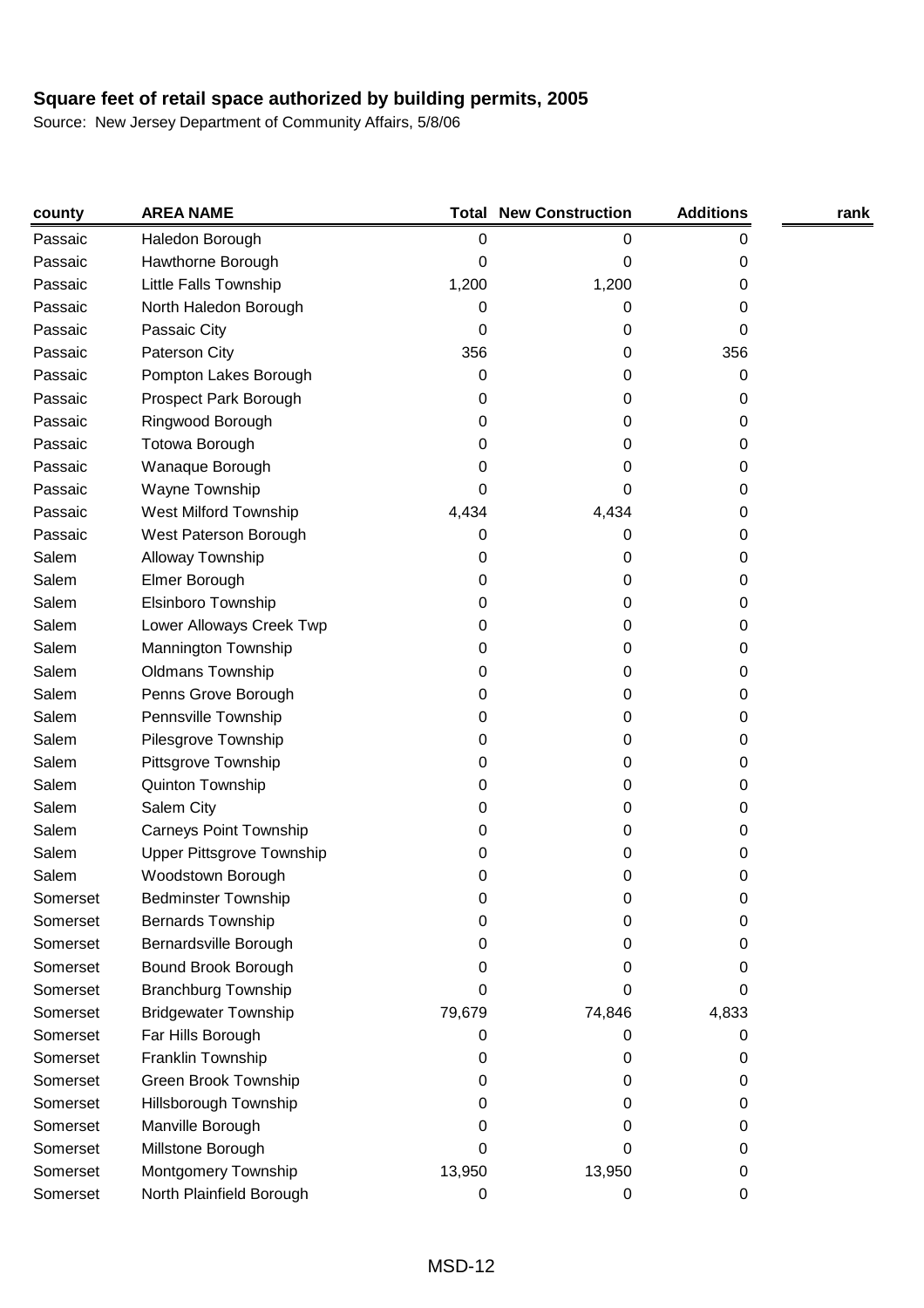| county        | <b>AREA NAME</b>           |           | <b>Total New Construction</b> | <b>Additions</b> | rank |
|---------------|----------------------------|-----------|-------------------------------|------------------|------|
| Somerset      | Peapack-Gladstone Boro     | $\pmb{0}$ | 0                             | 0                |      |
| Somerset      | Raritan Borough            | 0         | 0                             | 0                |      |
| Somerset      | Rocky Hill Borough         | 0         | 0                             | 0                |      |
| Somerset      | Somerville Borough         | 0         | 0                             | 0                |      |
| Somerset      | South Bound Brook Boro     | 0         | 0                             | 0                |      |
| Somerset      | Warren Township            | 22,915    | 22,915                        | 0                |      |
| Somerset      | Watchung Borough           | 0         | 0                             | 0                |      |
| <b>Sussex</b> | Andover Borough            | 0         | 0                             | 0                |      |
| <b>Sussex</b> | Andover Township           | 0         | 0                             | 0                |      |
| <b>Sussex</b> | <b>Branchville Borough</b> | 0         | 0                             | 0                |      |
| <b>Sussex</b> | Byram Township             | 0         | 0                             | 0                |      |
| <b>Sussex</b> | Frankford Township         | 0         | 0                             | 0                |      |
| <b>Sussex</b> | Franklin Borough           | 3,722     | 0                             | 3,722            |      |
| <b>Sussex</b> | Fredon Township            | 0         | 0                             | 0                |      |
| <b>Sussex</b> | Green Township             | 0         | 0                             | 0                |      |
| <b>Sussex</b> | Hamburg Borough            | 0         | 0                             | 0                |      |
| <b>Sussex</b> | Hampton Township           | 1         | 1                             | 0                |      |
| <b>Sussex</b> | Hardyston Township         | 12,600    | 12,600                        | 0                |      |
| <b>Sussex</b> | Hopatcong Borough          | 0         | 0                             | 0                |      |
| <b>Sussex</b> | Lafayette Township         | 0         | 0                             | 0                |      |
| <b>Sussex</b> | Montague Township          | 0         | 0                             | 0                |      |
| <b>Sussex</b> | Newton Town                | 0         | 0                             | 0                |      |
| <b>Sussex</b> | Ogdensburg Borough         | 0         | 0                             | 0                |      |
| <b>Sussex</b> | Sandyston Township         | 0         | 0                             | 0                |      |
| <b>Sussex</b> | Sparta Township            | 0         | 0                             | 0                |      |
| <b>Sussex</b> | Stanhope Borough           | 0         | 0                             | 0                |      |
| <b>Sussex</b> | Stillwater Township        | 0         | 0                             | 0                |      |
| <b>Sussex</b> | Sussex Borough             | 0         | 0                             | 0                |      |
| <b>Sussex</b> | Vernon Township            | 574       | 0                             | 574              |      |
| Sussex        | Walpack Township           | 0         | 0                             | 0                |      |
| <b>Sussex</b> | Wantage Township           | 0         | 0                             | 0                |      |
| Union         | Berkeley Heights Township  | 168,194   | 168,194                       | 0                |      |
| Union         | Clark Township             | 0         | 0                             | 0                |      |
| Union         | <b>Cranford Township</b>   | 0         | 0                             | 0                |      |
| Union         | <b>Elizabeth City</b>      | 0         | 0                             | 0                |      |
| Union         | Fanwood Borough            | 0         | 0                             | 0                |      |
| Union         | Garwood Borough            | 0         | 0                             | 0                |      |
| Union         | Hillside Township          | 0         | 0                             | 0                |      |
| Union         | Kenilworth Borough         | 0         | 0                             | 0                |      |
| Union         | <b>Linden City</b>         | 0         | 0                             | 0                |      |
| Union         | Mountainside Borough       | 0         | 0                             | 0                |      |
| Union         | New Providence Borough     | 0         | 0                             | 0                |      |
| Union         | <b>Plainfield City</b>     | $\pmb{0}$ | 0                             | 0                |      |